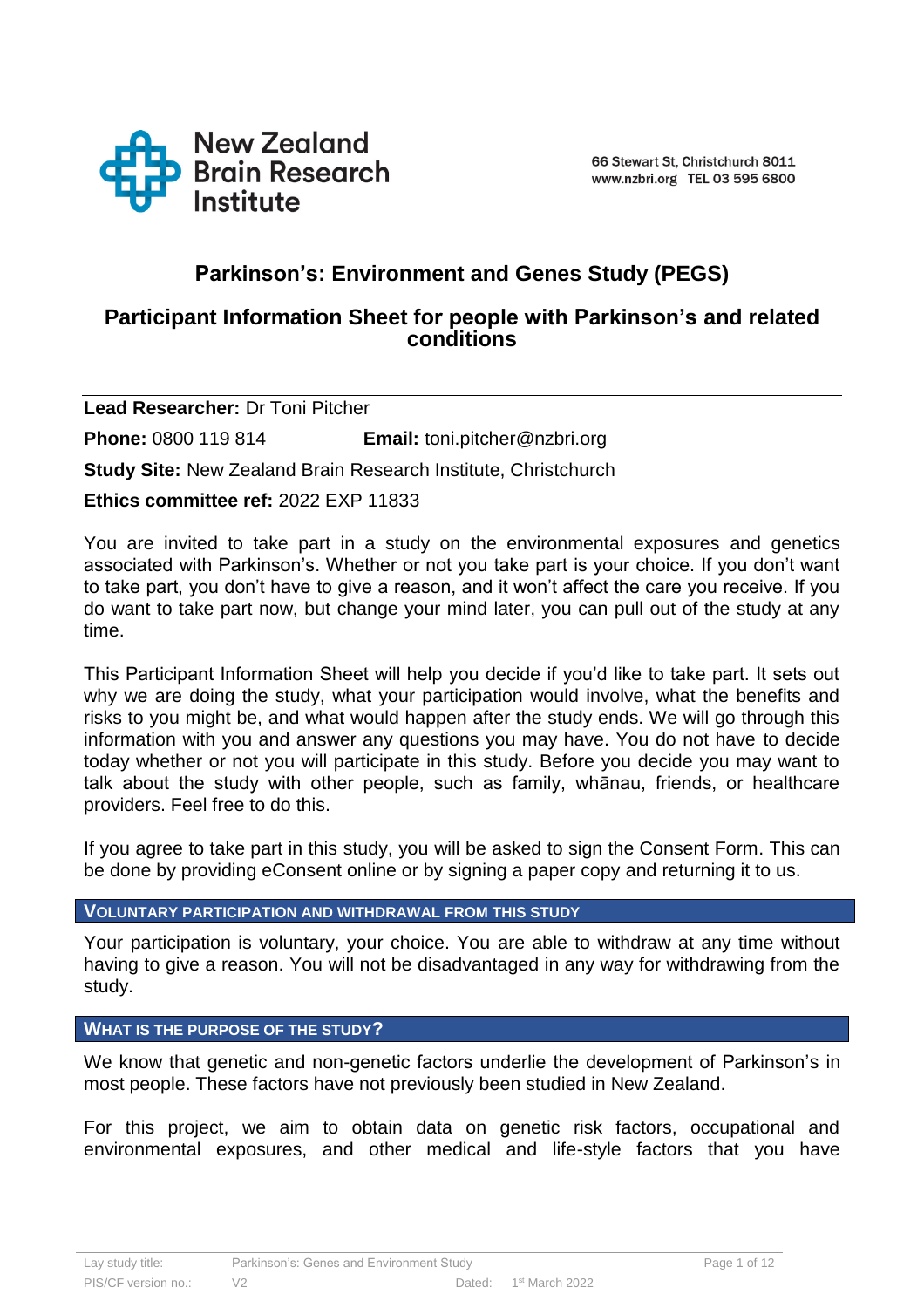experienced throughout your lifetime. This will allow us, for the first time, to identify the key factors involved in the development of Parkinson's within the New Zealand population.

#### **HOW IS THE STUDY DESIGNED?**

We aim to recruit up to 1000 people with Parkinson's and 500 population controls (randomly selected from the electoral roll) for the study. The study is nationwide and is designed primarily as an online study. Data collection will be through a series of online questionnaires, followed by an online interview.

Data collection is divided into three phases. Phase 1 involves online questionnaires that will be grouped into blocks and should be completed over time (e.g. a month). We do not expect or suggest you complete all the questionnaires in one sitting. The expected completion times for each block are indicated within the online portal and are in the 30-40 minute timeframe.

Phase 2 involves a study pack being sent to you at home. The pack will include a saliva collection kit for the collection of a DNA sample, a scratch 'n' sniff booklet to allow for the assessment of your sense of smell, and a tape measure to allow for the measurement of your hip and waist circumference. You will receive a postage paid courier bag to return the saliva sample, smell test and tape measure to us.

Phase 3 involves an online interview with study staff conducted using a video calling service such as Zoom. This interview will gather detailed information about the potential exposures experienced by you during each of the jobs you have held throughout your lifetime. We will also complete some movement assessments, and memory and thinking tests, which will be recorded for offline analysis. Your online questionnaires will be reviewed prior to the interview and any missing information collected.

All data and samples collected from you will be stored securely. Access to the data/samples will be restricted to study personnel only. Coded (de-identified) data will be used in all analyses.

#### **WHO CAN TAKE PART IN THE STUDY?**

To be eligible for the study you will need to have a diagnosis of one of the following;

- Parkinson's disease
- Multi-system atrophy (MSA)
- Progressive supranuclear palsy (PSP)
- Corticobasal syndrome (CBS)

Those with any of the following conditions will not be eligible for the study

- Vascular parkinsonism
- Medication-induced parkinsonism (generally through the use of antipsychotic medications)
- Stroke
- Multiple sclerosis
- Dementia
- Any other chronic neurological (brain) disorder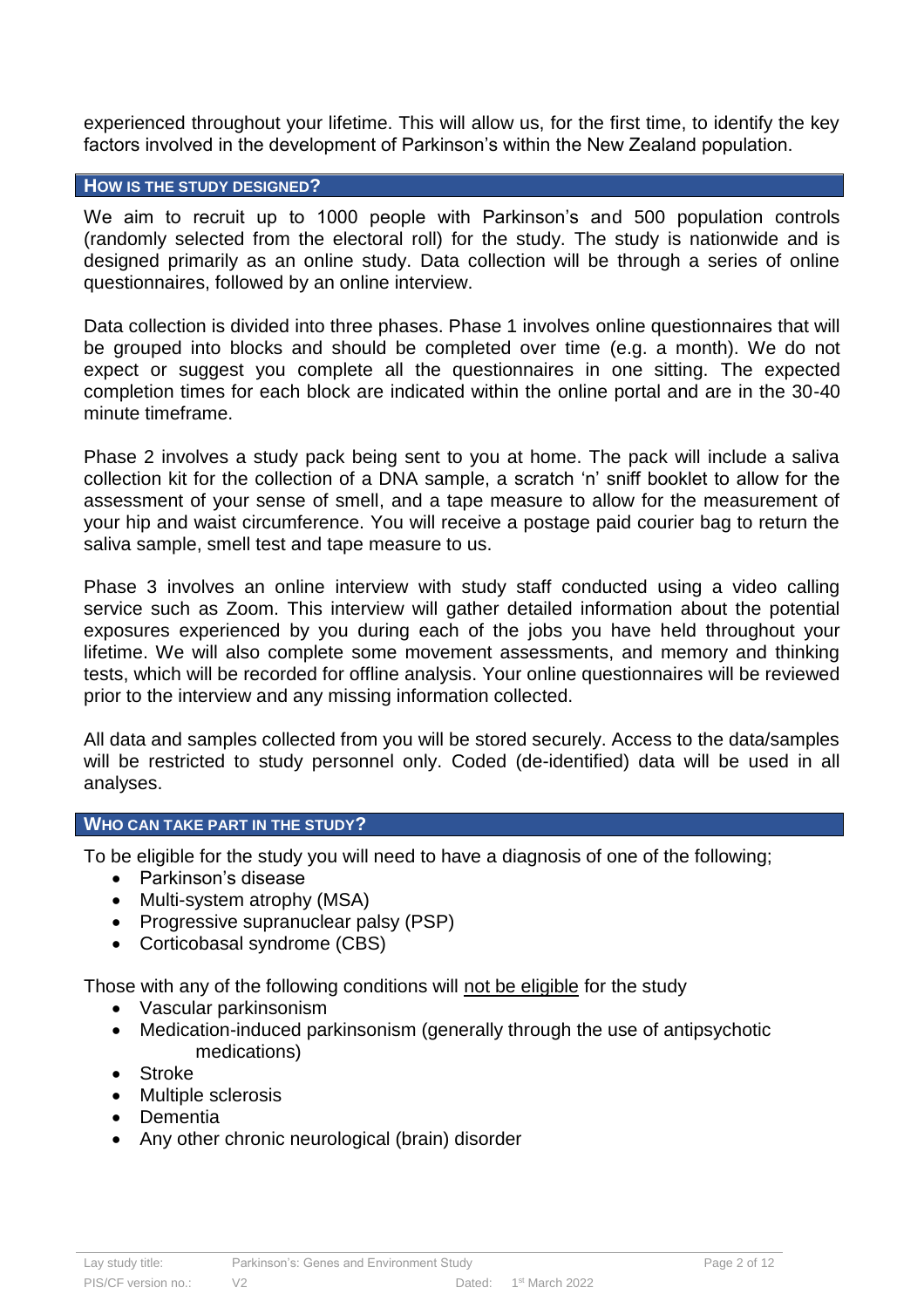If you would like to participate but do not have a suitable device or internet connection, we can provide paper copies of the questions and complete some aspects of the study over the phone. Please contact us to arrange this.

## **WHAT WILL MY PARTICIPATION IN THE STUDY INVOLVE?**

| <b>Study Phase</b>                                                                                                                                                                                                          | <b>Data to be Collected</b>                                                                                                                                                                                                                                                                                                                                                                                                                                                                                                                                                                                                                                                                                                  |  |
|-----------------------------------------------------------------------------------------------------------------------------------------------------------------------------------------------------------------------------|------------------------------------------------------------------------------------------------------------------------------------------------------------------------------------------------------------------------------------------------------------------------------------------------------------------------------------------------------------------------------------------------------------------------------------------------------------------------------------------------------------------------------------------------------------------------------------------------------------------------------------------------------------------------------------------------------------------------------|--|
| Phase 1 - Online<br>questionnaires                                                                                                                                                                                          | Customised and standard questionnaires will be<br>used to collect data about your<br>Occupational history                                                                                                                                                                                                                                                                                                                                                                                                                                                                                                                                                                                                                    |  |
| Questionnaires will be<br>grouped into blocks, each<br>block should take no longer<br>than 30-40 minutes to<br>complete.<br>We suggest you complete<br>these over time (weeks to a<br>month) rather than in one<br>sitting. | Residential addresses to be classified as<br>$\bullet$<br>rural vs urban<br>Hobbies<br>Lifestyle factors such as physical exercise<br>$\bullet$<br>and diet<br>Medical history and general health<br>Parkinson's history (duration, medications,<br>$\bullet$<br>etc)<br>Mental health and other neuropsychiatric<br>symptoms (depression, anxiety, apathy,<br>hallucinations)<br>Movement<br>Sleep<br>Pain                                                                                                                                                                                                                                                                                                                  |  |
| Phase 2 - Study Pack                                                                                                                                                                                                        | Pack will include;                                                                                                                                                                                                                                                                                                                                                                                                                                                                                                                                                                                                                                                                                                           |  |
| We will send you a study pack<br>to assist data collection<br>Phase 3 - Online interview                                                                                                                                    | A saliva collection kit for DNA, which you<br>$\bullet$<br>then return to us. Instructions on how to<br>collect saliva will be included. $~10$ minutes<br>collection time.<br>A scratch 'n' sniff booklet to assess sense of<br>smell. Answers to this can be entered online<br>or completed within the booklet, which you<br>then return to us. $\sim$ 20 minutes collection<br>time.<br>Tape measure for measuring your waist and<br>$\bullet$<br>hip circumference. ~5 minutes collection<br>time.<br>'PEGS Future Unspecified Research' and<br>'NZ Parkinson's prevalence<br>Study'<br>information<br>sheets<br>and consent<br>forms<br>supplied for consideration.<br>Details of potential exposures encountered during |  |
| The interview will be recorded                                                                                                                                                                                              | each of your jobs. ~5 minutes collection time per<br>job.<br>Movement assessments. ~15-20 minutes<br>$\bullet$<br>collection time<br>Memory and thinking assessment. ~10-15<br>$\bullet$<br>minutes collection time.                                                                                                                                                                                                                                                                                                                                                                                                                                                                                                         |  |
|                                                                                                                                                                                                                             | Discussion of the 'PEGS Future Unspecified                                                                                                                                                                                                                                                                                                                                                                                                                                                                                                                                                                                                                                                                                   |  |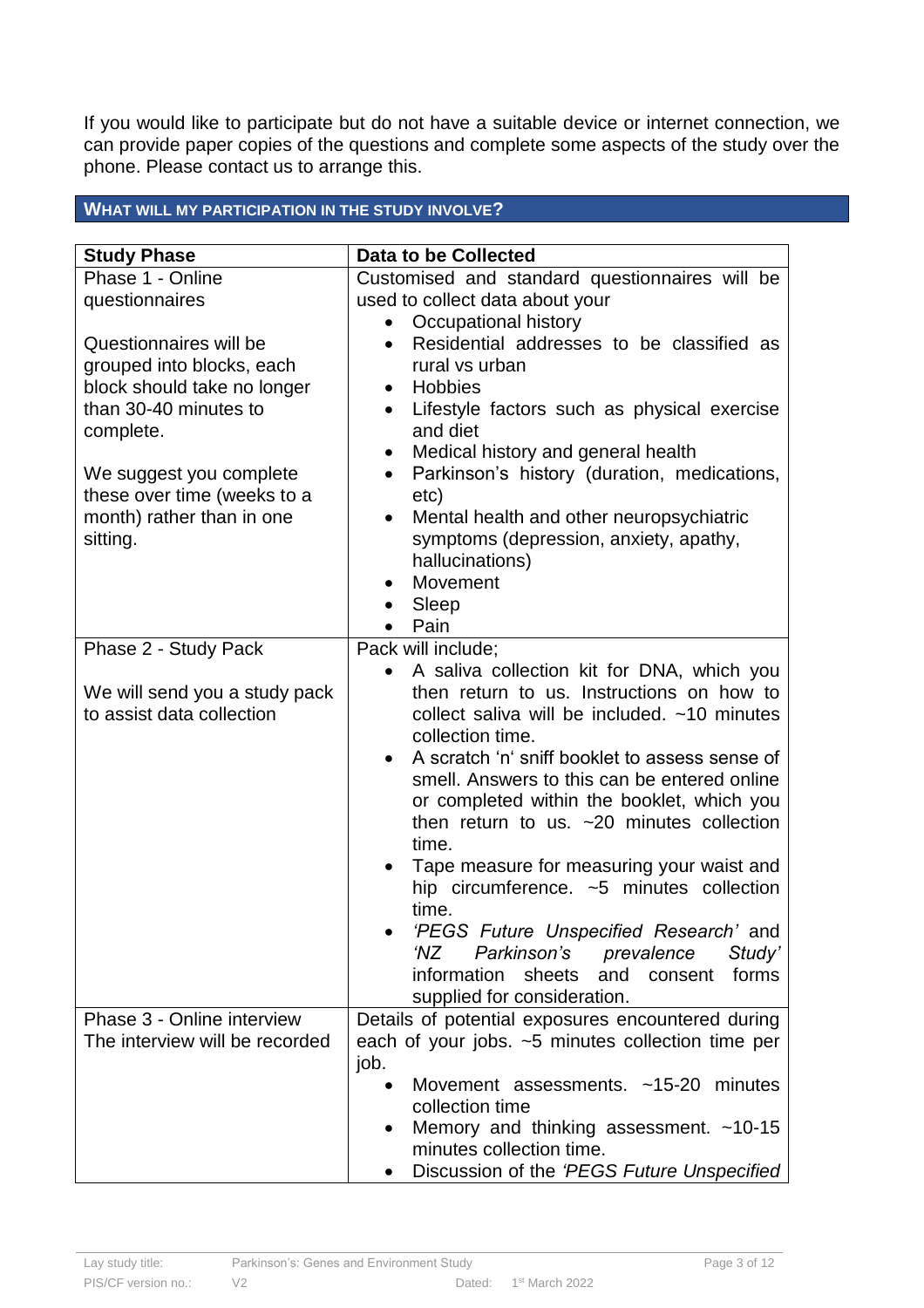| Research' and 'NZ Parkinson's prevalence |
|------------------------------------------|
| Study' information. $~15$ minutes        |

We will aim to complete the data collection within a three-month period.

#### **WHAT WILL HAPPEN TO MY SALIVA SAMPLES?**

Your saliva sample will be used to generate genomic data. Genes are the basic 'instruction book' for the cells that make up our bodies. Genes are made out of DNA, and all of the DNA in each cell is called the genome. Although our DNA is very similar to each other, your genomic data is entirely unique.

Upon receipt of your saliva sample, it will be securely stored at the New Zealand Brain Research Institute. Saliva samples will be batch processed for the extraction of DNA in the laboratory of Prof. Martin Kennedy, Dept. of Pathology, University of Otago, Christchurch. Extracted DNA will be stored within Prof. Kennedy's lab until genetic analysis is complete. These analyses will be completed either at the National Institutes of Health, Bethesda, USA (if consented to) or within New Zealand.

You choose if your DNA is sent overseas for analysis.

Your DNA will be screened for a large number (over one million) of locations known to have variation, with a focus on Parkinson's and other brain specific genetic variations. This type of analysis is known as a genome-wide association study or GWAS. We will also be carrying out detailed sequencing of the GBA gene, which is the gene most commonly associated with an increased risk of Parkinson's.

## **Cultural Statement**

You may hold beliefs about a sacred and shared value of DNA and the information contained within it. The cultural issues associated with sending your DNA overseas and/or storing your DNA should be discussed with your family/whānau as appropriate. There are a range of views held by Māori around these issues; some iwi disagree with storage of DNA citing whakapapa and advise their people to consult prior to participation in research where this occurs. However, as an individual you have the right to choose.

You can choose to have a karakia (blessing) at the time of sample disposal. This will occur for containers used to collect your saliva sample and for DNA kept in New Zealand but not for any portion of your sample that is sent overseas.

You will have the opportunity to contribute your DNA to *'future unspecified research'* There is a separate information sheet and consent form for this, which will be provided to you during your participation in this study.

#### **ONGOING RESEARCH RELATED TO THIS STUDY**

You have the option of opting into additional future research.

## **Contribution of Data to International Studies now and in the Future**

We are collaborating with researchers from around the world through the Global Parkinson's Genetics Program (GP2) to study the genetics of Parkinson's. Research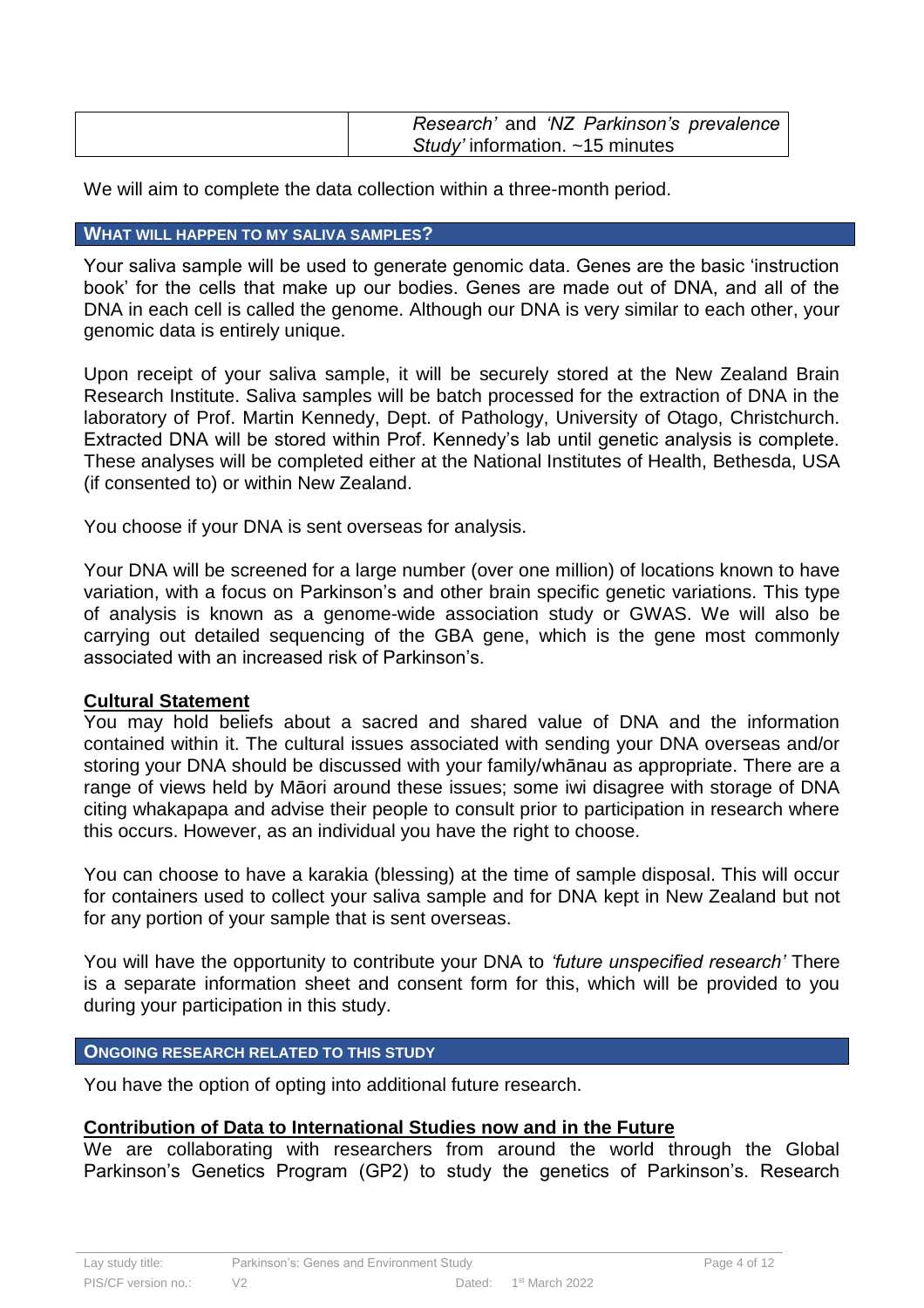participants within GP2 includes people with and without Parkinson's. You can find more information about GP2 and the researchers leading the program at [https://www.parkinsonsroadmap.org/gp2/.](https://www.parkinsonsroadmap.org/gp2/) Researchers within the GP2 network will help us with this project by completing some of the genetic studies for us. This will involve DNA being sent to the USA.

There may also be opportunities for our participation in other collaborations in the future. You can choose if your data is contributed to GP2 or similar studies in the future.

Data contributed to international studies will be coded and securely stored, either on local (in other countries) servers or in the cloud. Access to the data will be restricted to approved researchers.

## **Continuing Data Collection**

We would like to repeat some of the questionnaires used in this study with you again on an annual basis. This type of longitudinal research programme is very powerful in understanding how the disorder progresses over time, this data in combination with the extensive genomic data we will be generating from you will provide important information that will help increase our knowledge of the role of genetics on disease progression.

## **Future Research Using Your Information**

If you agree, your coded information may be used for future research related to Parkinson's and other neurological and neuroscience research. Use of your data in future research is optional, with your choice indicated in the consent form.

This future research may be conducted overseas. You will not be told when future research is undertaken using your information. Your information may be shared widely with other researchers or companies. Your information may also be added to information from other studies, to form much larger sets of data.

You will not get reports or other information about any research that is done using your information.

Your information may be used indefinitely for future research, unless you withdraw your consent. However, we will be unable to withdraw your information from studies that are already complete or underway.

## **RETURN OF RESULTS OF CLINICAL SIGNIFICANCE**

## **Genetics**

It is possible that the genetic analyses completed as part of this study will identify carriers of genetic forms of Parkinson's. We know that ~10% of Parkinson's cases will have a solely genetic cause. If you consent to receiving this information, we will let you know if you have been identified as a carrier of a genetic mutation known to cause Parkinson's. We will also inform your GP and outline appropriate actions that can be taken. This could involve the confirmation of the mutation via clinical genetic testing (we are using research methods) and genetic counselling for you and your family.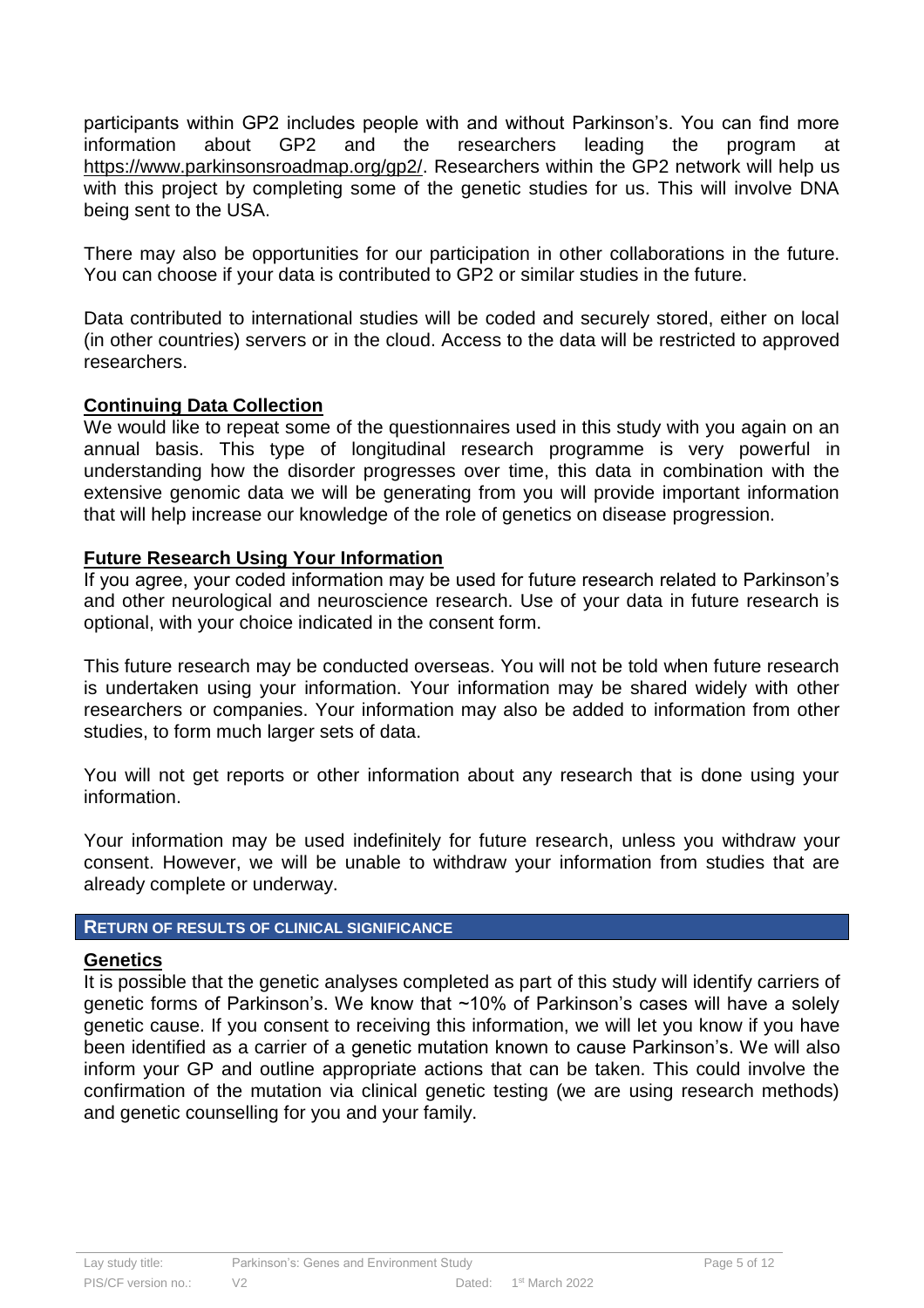You also have the option of receiving information on genetic variations that are known to substantially increase the risk of Parkinson's. The genes are known as the *LRRK2* and *GBA* genes.

Depending on the mutation identified, there maybe important information on the future risk of Parkinson's for your siblings or offspring.

It is unlikely that knowing this genetic information will change the way your Parkinson's is managed as there are currently no treatments directed at specific genetic mutations, this however may change in the future.

The return of this data may take some time and could be as long as 2-years after your sample collection.

## **Questionnaire Results**

A number of the questionnaires included in the research may identify areas of your health that require follow-up with your GP. We will let you know if your responses on the *depression*, *anxiety*, *hallucination*, or *impulsive behaviours* questionnaires indicate that follow-up with your GP is recommended. We will also directly inform your GP of these results.

#### **WHAT ARE THE POSSIBLE RISKS OF THIS STUDY?**

Although efforts will be made to protect your privacy, absolute confidentiality of your information cannot be guaranteed. The risk of people accessing and misusing your information (e.g. making it harder for you to get or keep a job or health insurance) is currently very small, but may increase in the future as people find new ways of tracing information.

Your coded information, with your permission, will be sent overseas. Other countries may have lower levels of data protection than New Zealand. There may be no New Zealand representation within overseas organisations, which make decisions about the use of your information. There is a risk that overseas researchers may work with information in a way that is not culturally appropriate for New Zealanders.

#### **WHAT ARE THE POSSIBLE BENEFITS OF THIS STUDY?**

It is unlikely that there will be any direct benefit to your day-to-day management of Parkinson's from participating in this study. There maybe benefits for people in the future through education and behaviour change subsequent to our identification of contributors to Parkinson's in New Zealand.

## **WILL ANY COSTS BE REIMBURSED?**

We do not anticipate any costs to be incurred by you as a participant in the study. No payments will be made for your participation.

## **WHAT IF SOMETHING GOES WRONG?**

If you were injured in this study, you would be eligible **to apply** for compensation from ACC just as you would be if you were injured in an accident at work or at home. This does not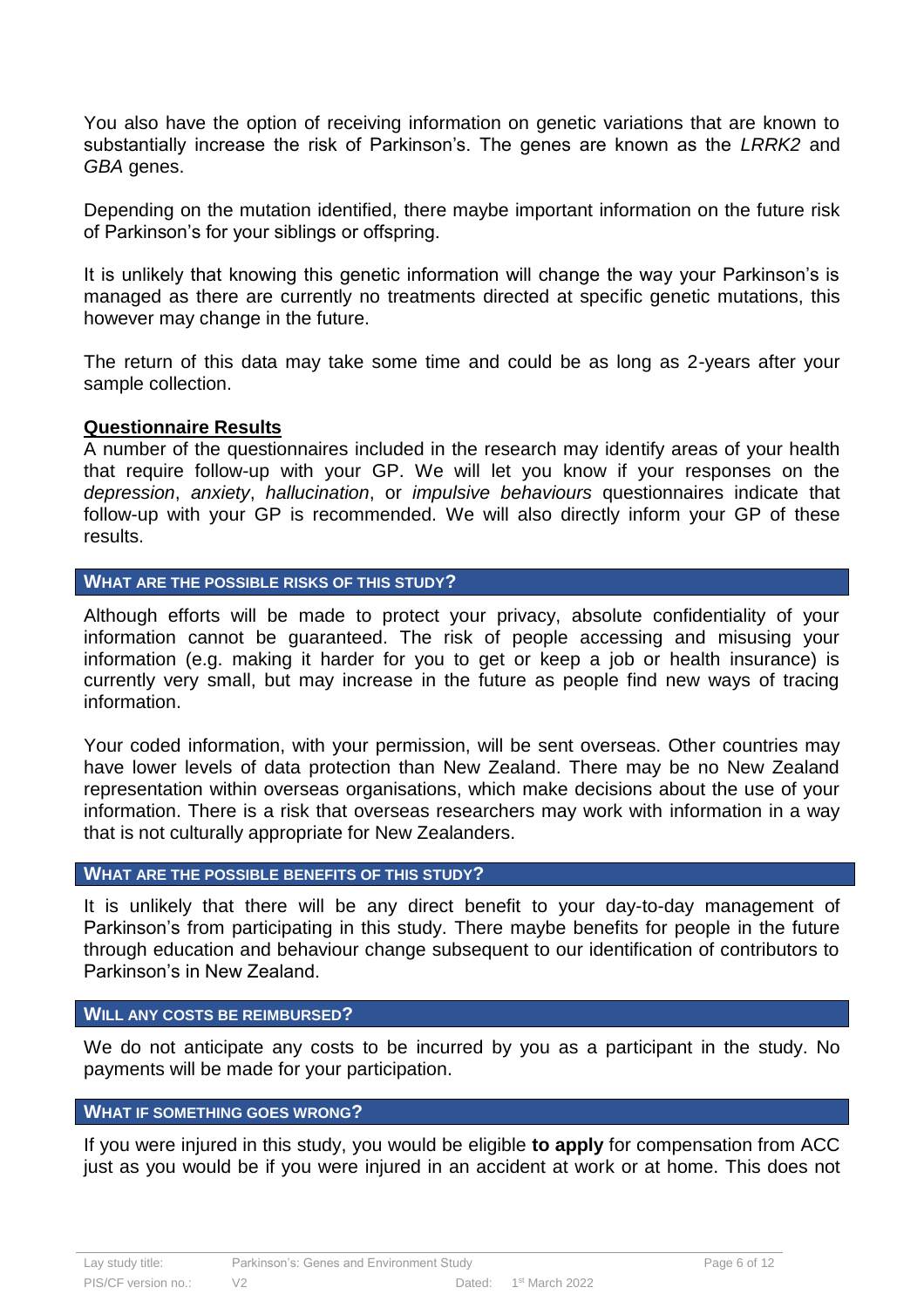mean that your claim will automatically be accepted. You will have to lodge a claim with ACC, which may take some time to assess. If your claim is accepted, you will receive funding to assist in your recovery.

## **WHAT WILL HAPPEN TO MY INFORMATION?**

During this study, the researchers will record information about you and your study participation. This includes the results of the questionnaires used in data collection and the data generated from the DNA analyses associated with this study.

## **Identifiable Information**

Identifiable information is any data that could identify you (e.g. your name, date of birth, or address). Your identifiable information will be known by the following groups;

- Staff directly involved in the collection of data for the study.
- Staff and students involved in the scoring of movement and memory tests recorded during the online interview.
- Ethics committees, or government agencies from New Zealand or overseas, if the study or site is audited. Audits are done to make sure that participants are protected, the study is run properly, and the data collected is correct.
- Your usual doctor (GP), if the DNA analyses indicate you have a genetic mutation able to cause Parkinson's or the answer to certain questionnaires indicate follow-up with your GP is appropriate.

## **De-identified (Coded) Information**

To make sure your personal information is kept confidential, information that identifies you will not be included in any reports generated from the study. Instead, you will be identified by a code. Researchers will keep a list linking your code with your name, so that you can be identified by your coded data if needed.

The following groups may have access to your coded information, which may be sent and stored overseas:

- Staff and students completing analyses on collected data, including DNA.
- International researchers completing analyses within the GP2 network or other similar international studies, if you consent to your data being included in these initiatives.

The results of the study may be published or presented, but not in a form that would reasonably be expected to identify you.

#### **Online Interviews**

The online interview will be recorded to allow for data checking and the offline scoring of the movement, and memory & thinking assessments.

At the end of the study, the full recordings will be deleted, however we will retain the movement and memory test segments. These segments will include your face and as such will be identifiable. Video recordings or still frames from them will not be used in any presentations or publications.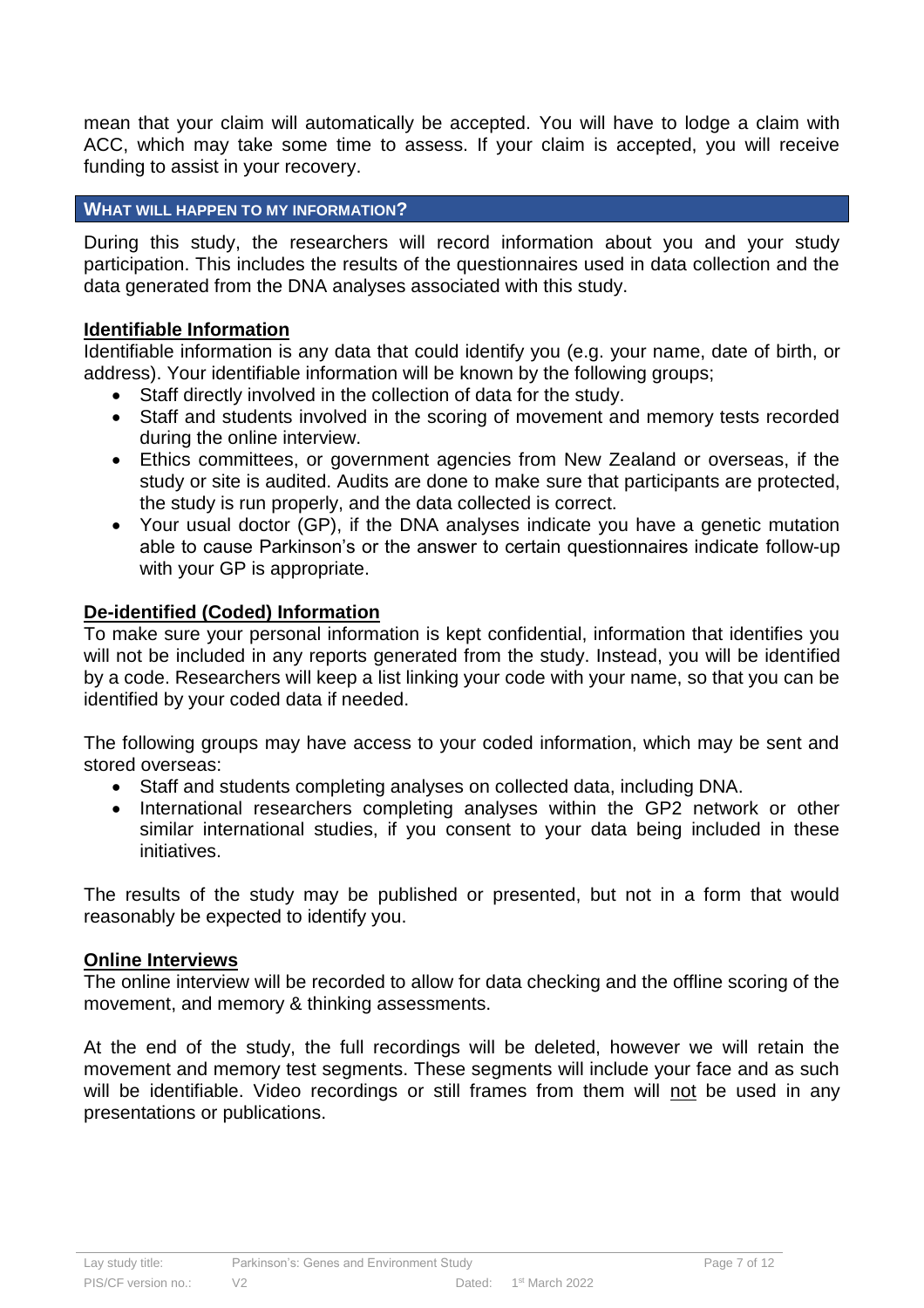All video files will be saved using your unique study identifier and stored locally on secure networks. Access to the video files will be restricted to only staff and students directly involved in the research project.

## **Rights to Access Your Information**

You have the right to request access to your information held by the research team. You also have the right to request that any information you disagree with is corrected.

If you have any questions about the collection and use of your information, you can contact our research staff, whose details are located at the end of this information sheet.

#### **WHAT HAPPENS IF I CHANGE MY MIND?**

You may withdraw from the study at any time, by informing study staff. If you withdraw your consent, your study participation will end, and the study team will stop collecting information from you. If you agree, information and samples collected up until your withdrawal from the study will continue to be used and included in the study. You may ask for it to be deleted when you withdraw, however, it will not be possible to withdraw data from analyses that have already been undertaken or are in progress.

If you want to withdraw from the study please contact Dr Toni Pitcher, Lead Investigator, phone: 0800 119 814 or email: toni.pitcher@nzbri.org.

## **CAN I FIND OUT THE RESULTS OF THE STUDY?**

You can choose to receive a plain English summary of the research outcomes. These will be emailed or posted to you at the end of the study. Please bear in mind that it will take some time to complete the study. We have allowed 3-years for the data collection and analysis, so final conclusions will not be available until at least 2025.

## **WHO IS FUNDING THE STUDY?**

The study is funded through a project grant from the Health Research Council of New Zealand.

## **WHO HAS APPROVED THE STUDY?**

This study has been approved by an independent group of people called a Health and Disability Ethics Committee (HDEC), who check that studies meet established ethical standards. The Southern Health and Disability Ethics Committee has approved this study, under approval number 2022 EXP 11833.

## **WHO DO I CONTACT FOR MORE INFORMATION OR IF I HAVE CONCERNS?**

If you have any questions, concerns or complaints about the study at any stage, you can contact:

| Name:  | Dr Toni Pitcher, Lead Investigator |
|--------|------------------------------------|
| Phone: | 0800 119 814                       |
| Email: | toni.pitcher@nzbri.org             |

If you want to talk to someone who isn't involved with the study, you can contact an independent health and disability advocate on: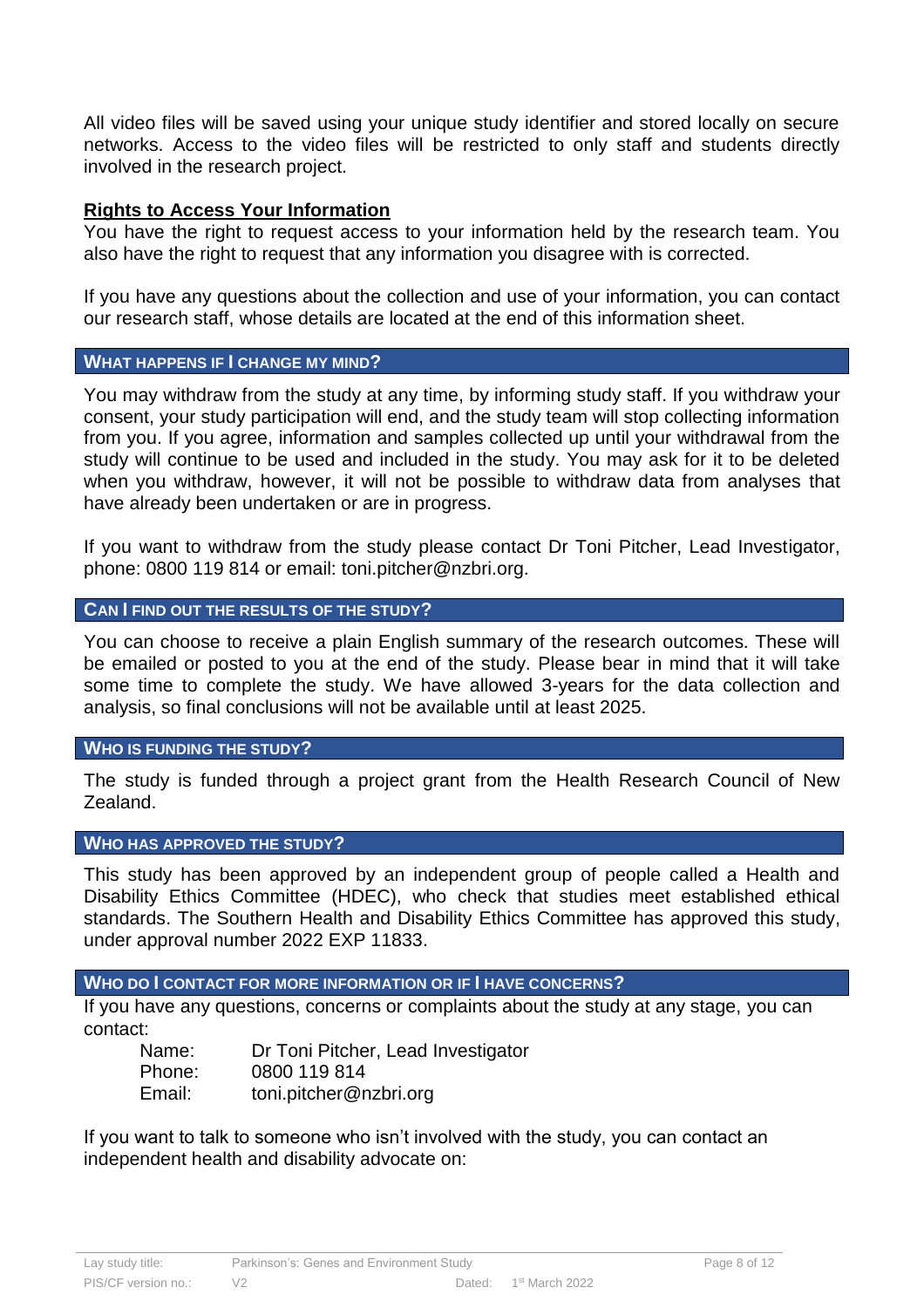| Phone:   | 0800 555 050                    |
|----------|---------------------------------|
| Fax:     | 0800 2 SUPPORT (0800 2787 7678) |
| Email:   | advocacy@advocacy.org.nz        |
| Website: | https://www.advocacy.org.nz/    |

For Maori cultural support contact:

| Name:  | <b>Mrs Kathy Simmons</b> |
|--------|--------------------------|
| Phone: | 0800 119 814             |
| Email: | maorisupport@nzbri.org   |

You can also contact the health and disability ethics committee (HDEC) that approved this study on:

\_\_\_\_\_\_\_\_\_\_\_\_\_\_\_\_\_\_\_\_\_\_\_\_\_\_\_\_\_\_\_\_\_\_\_\_\_\_\_\_\_\_\_\_\_\_\_\_\_\_\_\_\_\_\_\_\_\_\_\_\_\_\_\_\_\_\_\_\_\_\_\_

| Phone: | 0800 4 ETHIC         |
|--------|----------------------|
| Email: | hdecs@health.govt.nz |

## **Study Personnel**

\_

| Dr Toni Pitcher, Study PI | University of Otago, Christchurch & NZBRI |
|---------------------------|-------------------------------------------|
| Dr Daniel Myall           | NZBRI, Christchurch                       |
| Prof. Martin Kennedy      | University of Otago, Christchurch         |
| Prof Andrea t'Mannite     | Massey University, Wellington             |
| Dr Mark Simpson           | Auckland District Health Board, Auckland  |
| Dr Alastair Noyce         | Queen Mary Hospital, London, UK           |
| <b>Miriam Collins</b>     | NZBRI, Christchurch                       |
| <b>Catherine Sheat</b>    | NZBRI, Christchurch                       |
| Prof. Tim Anderson        | University of Otago, Christchurch & NZBRI |

**To participate in the study, please visit <https://nzbri.org/pegs/> to complete the consent process online.** 

**If you do not have a suitable internet connection or device but would still like to participate, please contact us at [pegs@nzbri.org](mailto:pegs@nzbri.org) or 0800 119 814.**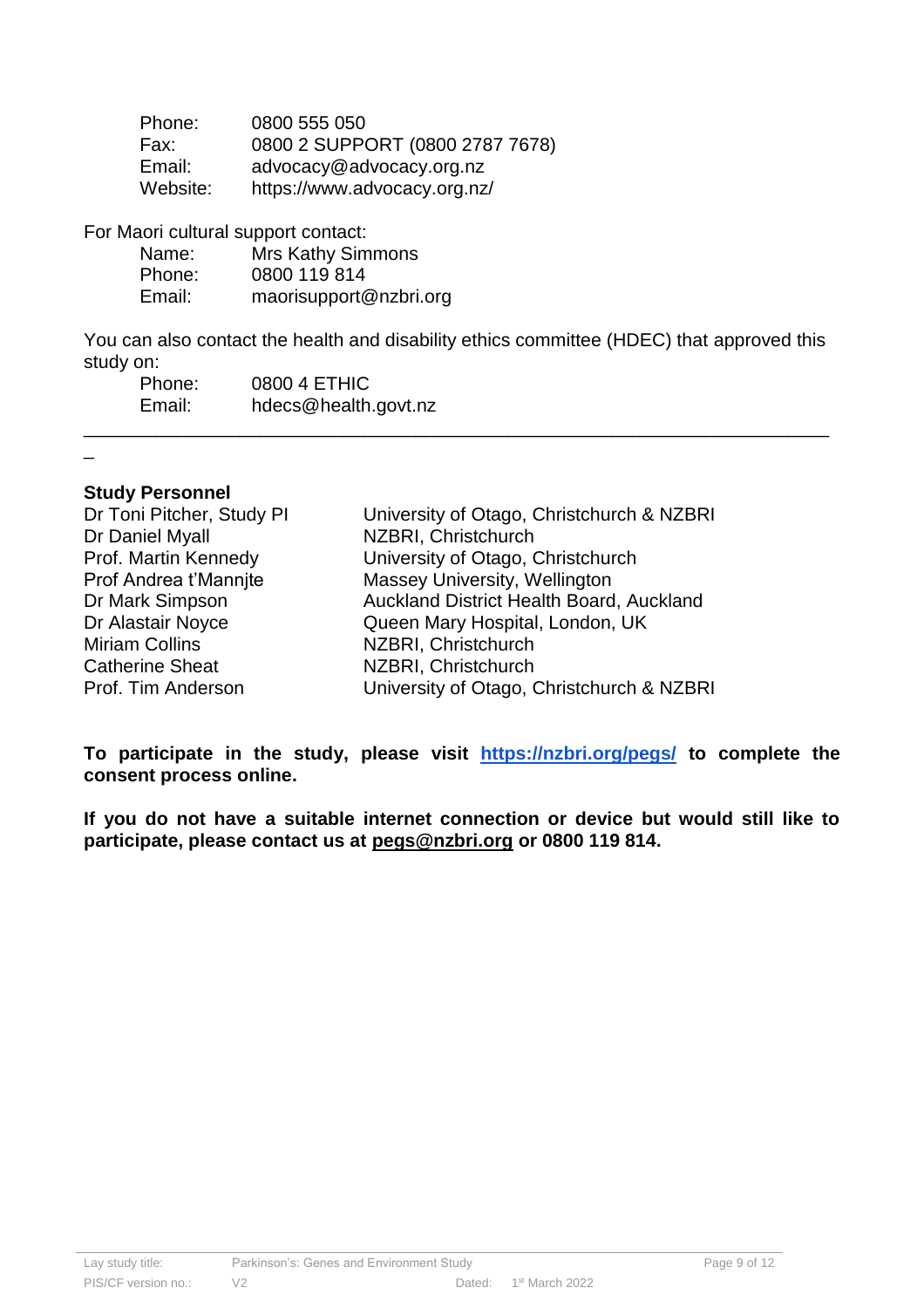

# **Parkinson's: Environment and Genes Study (PEGS)**

# **PARKINSON'S PARTICIPANT CONSENT FORM**

I have read and I understand the Parkinson's Participant Information Sheet for the PEG Study.

I have been given sufficient time to consider whether or not to participate in this study.

I have had the opportunity to use a legal representative, whanau/ family support or a friend to help me ask questions and understand the study.

I am satisfied with the answers I have been given regarding the study.

I understand that taking part in this study is voluntary (my choice) and that I may withdraw from the study at any time without this affecting my medical care.

I know who to contact if I have any questions about the study in general.

I consent to the research staff collecting and processing my information, including information about my health.

I agree to an approved auditor appointed by the New Zealand Health and Disability Ethics Committees, or any relevant regulatory authority or their approved representative reviewing my relevant medical records for the sole purpose of checking the accuracy of the information recorded for the study.

I understand that my participation in this study is confidential and that no material, which could identify me personally, will be used in any reports on this study.

I understand my responsibilities as a study participant as outlined below.

- a. Complete online questionnaires
- b. Provide a saliva sample for DNA
- c. Complete an online video interview with study staff

Please answer the following questions.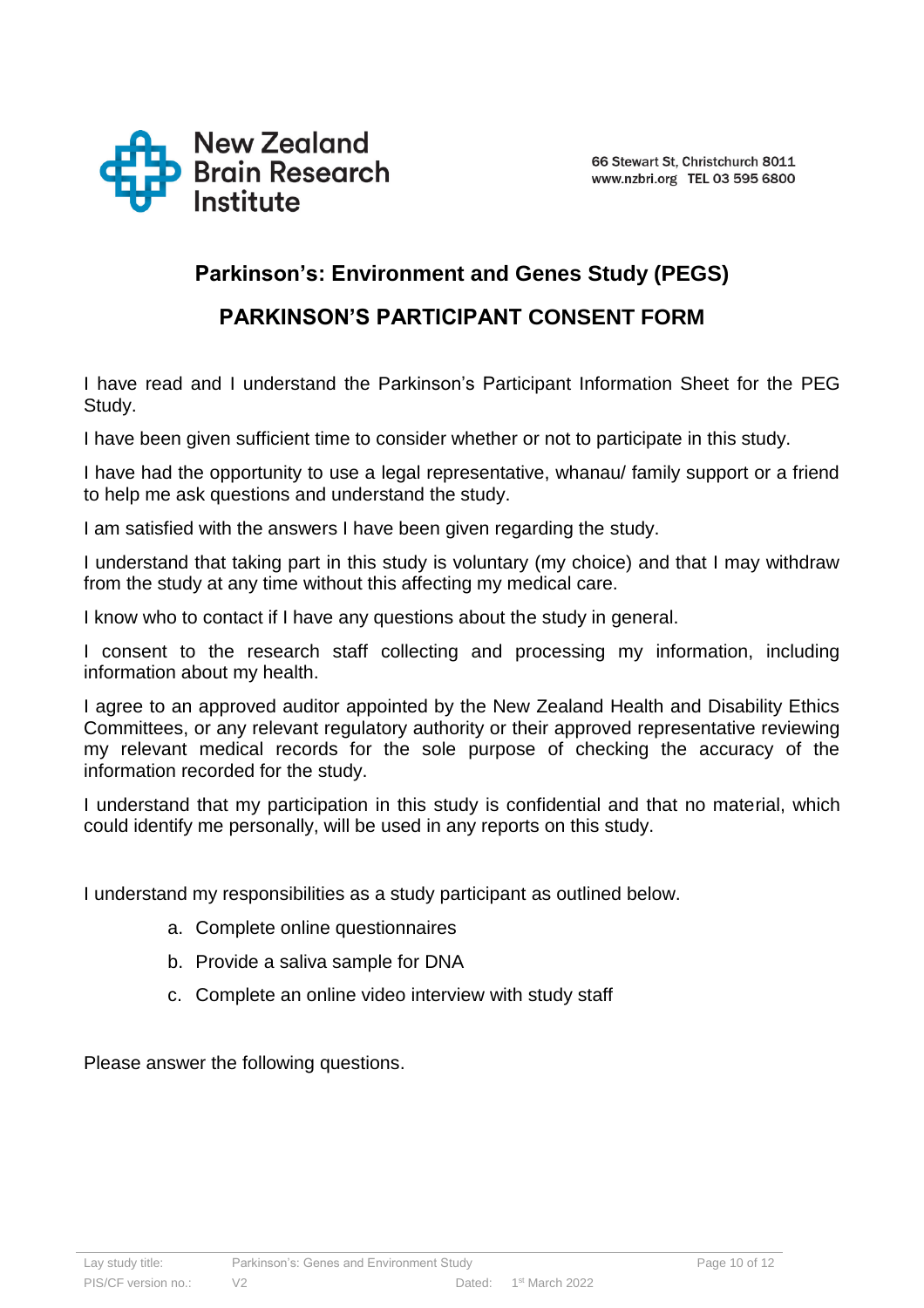| I consent to my DNA being sent to the USA for analysis.<br>I am aware these samples will be disposed of using<br>established guidelines for discarding biohazard waste.              | Yes $\Box$      | No <sub>1</sub> |
|--------------------------------------------------------------------------------------------------------------------------------------------------------------------------------------|-----------------|-----------------|
| I would like a karakia (blessing) at the time of disposal of my<br>tissue that remains in New Zealand.                                                                               | Yes $\Box$      | No <sub>1</sub> |
| If I decide to withdraw from the study, I agree that the<br>information collected about me up to the point when I<br>withdraw may continue to be processed, and used in the<br>study | Yes $\Box$      | No <sub>1</sub> |
| I wish to receive a summary of the results from the study.                                                                                                                           | Yes $\square$   | No <sub>1</sub> |
| Would you like to receive this summary by                                                                                                                                            | Email $\square$ | Post $\Box$     |
| I would like to know my genetic results related to                                                                                                                                   |                 |                 |
| genes that cause Parkinson's                                                                                                                                                         | Yes $\Box$      | No <sub>1</sub> |
| genes that significantly increase the risk of Parkinson's                                                                                                                            | Yes $\square$   | No <sub>1</sub> |
| I would like to be informed if answers to questionnaires<br>indicate clinical follow-up with my GP is required                                                                       | Yes $\square$   | No <sub>1</sub> |
| Please indicate your GPs name and/or Medical practice                                                                                                                                |                 |                 |
|                                                                                                                                                                                      |                 |                 |
|                                                                                                                                                                                      |                 |                 |
| <b>Optional Future Research</b>                                                                                                                                                      |                 |                 |
| I consent to coded data, including my genomic data, being<br>contributed to the international GP2 programme.                                                                         | Yes $\square$   | No <sub>1</sub> |
| I consent to being involved in the annual completion of some<br>questionnaires to provide longitudinal data.                                                                         | Yes $\Box$      | No <sub>1</sub> |

| I consent to coded data, including genomic data, being used<br>for future neurological research studies (national and<br>international). | Yes □ | No □ |
|------------------------------------------------------------------------------------------------------------------------------------------|-------|------|